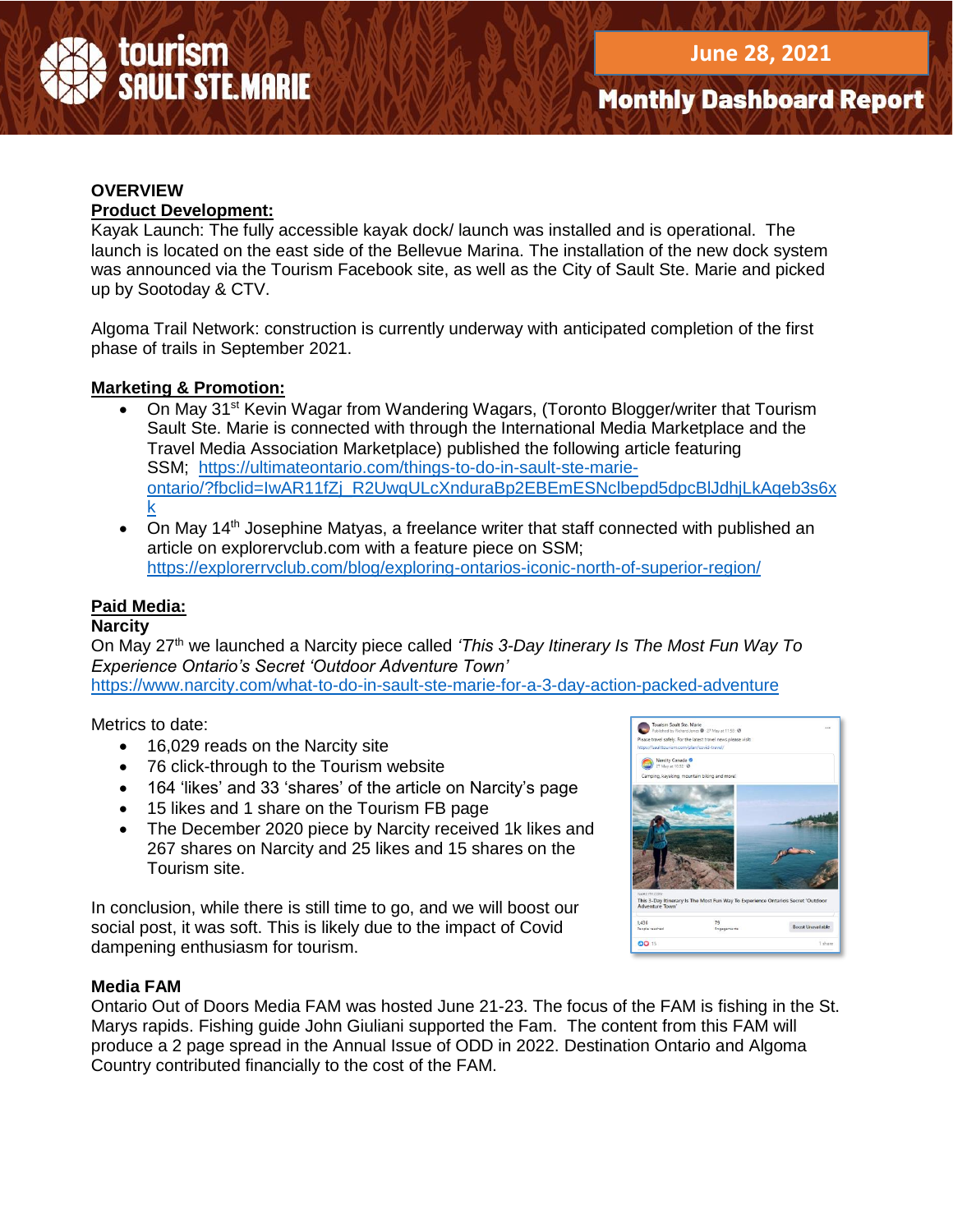

# **Website**

The website had 2,732 users in May and 9,438 page views. Up 57% overall and 44% from April respectively, with an upward trend of users.

There were 571 click-troughs from other websites (referrals), up from 269 in April. Some of main referrals websites were:

- Northern Ontario Travel (154 users, up from 64 in April)
- Agawatrain (78 users up from 32 in April)
- Narcity (76 users)
- WelcometoSSM.com (76 users up from 27 in April)

Social media drove 319 users to the website, mostly via Facebook. This was down from 503 clickthrough in April.

### **Instagram (May 2021)**

- 11,000 page follows
- 25.2K accounts reached (down 11%)

# **Facebook (May 2021)**

- 25.9k followers (no change)
- 71K accounts reached

# **Group Tours & Sales:**

### **Travel Trade**

- Rendezvous took place May 18-20, 2021. Ending with 41 appointments
	- o 25 Sellers visited our virtual booth
	- o 16 Buyers visited our virtual booth
	- o Staff is following up with those that we did not have appointments.
- General feel from buyers is they are ready to travel as soon as borders/restrictions lift; travelers are looking for destinations where they can experience city life, but also immerse with nature and not worry about congestion; also the travel trend is showing that international travelers will take more time when they travel to give them more time to explore.

### **Trends:**

- RVing/Driving tours are gaining popularity from international travel, especially from Germany.
- Safe Travels Stamp was of high value to international buyers, it gives them an extra sense of security that where they travel to there is an extra level of commitment to their health and safety.
- Sault Ste. Marie as a destination is attractive to travelers because we have the capabilities to immerse them with nature, outdoor activities but also keep them close to the city experience.
- Agawa Canyon Tour Train is still a highlight attraction, making it an anchor attraction for the Asian market as they are looking to build off of it with more immersive experiences.
- Indigenous Tourism is of high interest for many of the international markets, Whitefish Island, Canoes for Conservation and Shingwauk Residential School Centre were well received
- Follow-up with appointments took place following Rendezvous Canada, staff sent buyers additional itinerary ideas, pictures and contact information for area attraction partners.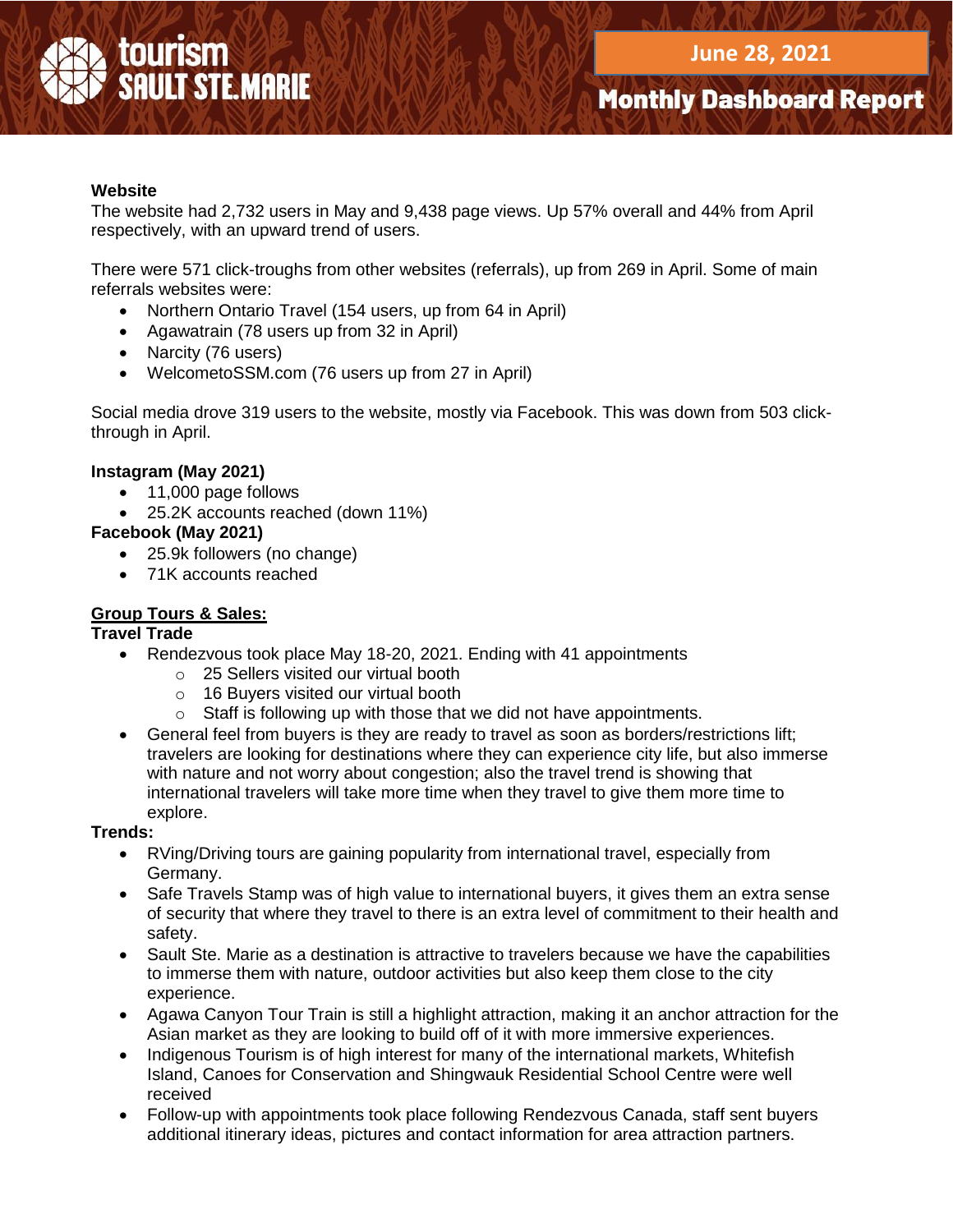# **Events:**

Summer Moon Festival (modified to meet Covid restrictions) will run June 18-26 and will feature art installations in 8 locations in the downtown core. Musical components of Summer Moon were deferred to 2022.

### **Other Tourism Initiatives**

- A virtual session to learn about the development of cycle tourism in our region and how the City of Sault Ste. Marie is working towards a Safe Cycle Community designation; **Destination Bike - Welcoming Cyclists in Sault Ste. Marie** was hosted on June 17 at 2pm.
- Working with attractions, accommodations and other tourism partners to devise a visitor tracking policy to capture better metrics.

### **Film:**

Feature Film: The Protector Status: Filmed Total Hotel Nights: 1,200 --

Feature Film: A Christmas Letter (formerly Dear Santa) Status: Filmed Total Hotel Nights: 420

--

Feature Film: Cascade Status: In Preparation Total Hotel Nights: Anticipated 1,304

### **Occupancy Report:**



| <b>Report of Rooms Operations for Sault Ste.</b><br><b>Marie</b> |                             |       |             |       |  |  |  |
|------------------------------------------------------------------|-----------------------------|-------|-------------|-------|--|--|--|
|                                                                  | <b>Occupancy Percentage</b> |       |             |       |  |  |  |
| <b>Month</b>                                                     | 2021                        | 2020  | 2019        | 2018  |  |  |  |
| January                                                          | 18.50<br>℅                  |       | 37.4% 38.0% | 36.4% |  |  |  |
| February                                                         | 21.0%                       | 47.2% | 48.1%       | 47.5% |  |  |  |
| March                                                            | 29.8%                       | 35.0% | 51.2%       | 45.3% |  |  |  |
| April                                                            | 26.3%                       | 17.9% | 50.4%       | 49.0% |  |  |  |
| May                                                              |                             |       | 22.8% 52.7% | 56.2% |  |  |  |
| June                                                             |                             | 30.4% | 70.6%       | 68.7% |  |  |  |
| July                                                             |                             | 44.7% | 77.5%       | 69.9% |  |  |  |
| August                                                           |                             |       | 64.8% 84.4% | 80.1% |  |  |  |
| September                                                        |                             | 54.8% | 76.7%       | 79.3% |  |  |  |
| October                                                          |                             | 47.4% | 73.0%       | 69.2% |  |  |  |
| November                                                         |                             | 32.2% | 48.3%       | 46.2% |  |  |  |
| December                                                         |                             | 24.9% | 33.6%       | 34.5% |  |  |  |